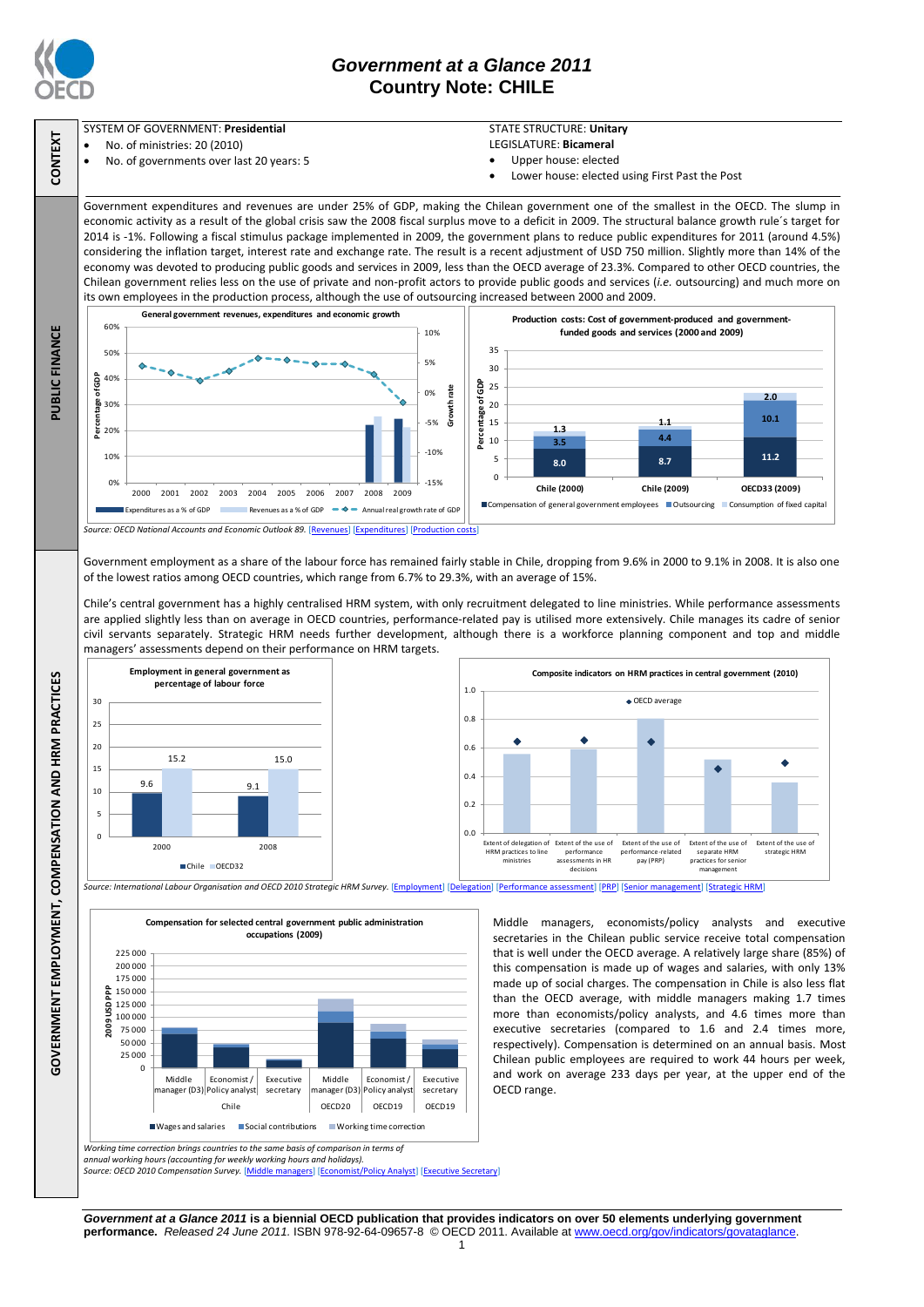

## *Government at a Glance 2011* **Country Note: CHILE**

|                                 | Transparency in public procurement, 2010                                                                                                 |                          |                                                  |                                                                                             |                                      |         |                   |                                             |  |
|---------------------------------|------------------------------------------------------------------------------------------------------------------------------------------|--------------------------|--------------------------------------------------|---------------------------------------------------------------------------------------------|--------------------------------------|---------|-------------------|---------------------------------------------|--|
| <b>PUBLIC PROCUREMENT</b>       |                                                                                                                                          | Central proc.<br>website |                                                  | entity website<br>Contracting                                                               | Domestic<br>electronic<br>printed or | journal | Other website     | countries that<br>publish info<br>Pct. OECD |  |
|                                 | Information<br>for potential<br>bidders                                                                                                  | Yes                      |                                                  | No                                                                                          | No                                   |         | No                | 97%                                         |  |
|                                 | Selection &<br>evaluation<br>criteria                                                                                                    | Yes                      |                                                  | No                                                                                          | No                                   |         | No                | 97%                                         |  |
|                                 | Tender<br>documents                                                                                                                      | Yes                      |                                                  | No                                                                                          | No                                   |         | No                | 82%                                         |  |
|                                 | Contract<br>award                                                                                                                        | Yes                      |                                                  | No                                                                                          | No                                   |         | No                | 100%                                        |  |
|                                 | Justification<br>for award                                                                                                               | Yes                      |                                                  | No                                                                                          | No                                   |         | No                | 59%                                         |  |
|                                 | Tracking<br>procurement<br>spending                                                                                                      | Yes                      |                                                  | No                                                                                          | No                                   |         | No                | 32%                                         |  |
|                                 | Percentages refer to the share of OECD countries that reported publishing<br>information "always" or "sometimes".                        |                          |                                                  |                                                                                             |                                      |         |                   |                                             |  |
|                                 | Regulatory governance mechanisms, 2008                                                                                                   |                          |                                                  |                                                                                             |                                      |         |                   |                                             |  |
|                                 | Functions of the oversight body                                                                                                          |                          | Percentage of OECD countries<br>responding "yes" |                                                                                             |                                      |         | <b>CHILE 2009</b> |                                             |  |
|                                 | Consulted as part of process of<br>developing new regulation                                                                             |                          | 2005                                             | 73%                                                                                         |                                      |         |                   | N.A.                                        |  |
|                                 |                                                                                                                                          |                          | 2008                                             | 82%                                                                                         |                                      |         |                   | No                                          |  |
|                                 | Reports on progress made on<br>reform by individual ministries                                                                           |                          | 2005                                             | 43%                                                                                         |                                      |         |                   | N.A.                                        |  |
| <b>GULATORY GOVERNANCE</b><br>분 |                                                                                                                                          |                          | 2008                                             | 56%                                                                                         |                                      |         |                   | No                                          |  |
|                                 | Authority of reviewing and<br>monitoring regulatory impacts<br>conducted in individual ministries                                        |                          | 2005                                             | 43%<br>50%                                                                                  |                                      |         |                   | N.A.                                        |  |
|                                 |                                                                                                                                          |                          | 2008                                             | No                                                                                          |                                      |         |                   |                                             |  |
|                                 | Conducts its own regulatory<br>impact analysis                                                                                           |                          | 2005<br>2008                                     | N.A.<br>43%<br>47%<br>No                                                                    |                                      |         |                   |                                             |  |
|                                 | Anticipating compliance and enforcement                                                                                                  |                          |                                                  |                                                                                             |                                      |         |                   |                                             |  |
|                                 | Regulatory policies require that<br>issue of securing compliance and<br>nforcement he<br>nticipa<br>aten w<br>developing new legislation |                          | 2005                                             | 57%<br>70%                                                                                  |                                      |         |                   | N.A.                                        |  |
|                                 |                                                                                                                                          |                          | 2008                                             |                                                                                             |                                      |         |                   | N.A.                                        |  |
|                                 | Guidance for regulators on<br>compliance and enforcement                                                                                 |                          | 2005                                             | 37%                                                                                         |                                      |         |                   | N.A.                                        |  |
|                                 |                                                                                                                                          |                          | 2008                                             | 47%                                                                                         |                                      |         |                   | N.A.                                        |  |
|                                 | Existence of policy on risk-based<br>enforcement                                                                                         |                          | 2005                                             | N.A.<br>30%<br>This table presents two elements drawn from the wide range of activities for |                                      |         |                   | N.A.                                        |  |
|                                 |                                                                                                                                          |                          | 2008                                             |                                                                                             |                                      |         |                   | N.A.                                        |  |
|                                 | managing regulatory quality.                                                                                                             |                          |                                                  |                                                                                             |                                      |         |                   |                                             |  |
|                                 | E-Government building blocks and e-procurement, 2010<br>e-enabling laws and policies                                                     |                          |                                                  |                                                                                             | Chile                                |         |                   | OECD25                                      |  |
|                                 | Recognition & use of digital signature                                                                                                   |                          |                                                  |                                                                                             | 100%                                 |         |                   |                                             |  |
|                                 | Electronic filing within the public sector                                                                                               |                          |                                                  |                                                                                             |                                      |         |                   | 88%                                         |  |
| E-GOVERNMENT                    | Administering PPPs for e-government                                                                                                      |                          |                                                  |                                                                                             |                                      |         |                   | 64%                                         |  |
|                                 | projects<br>Services offered on single-entry                                                                                             |                          |                                                  |                                                                                             |                                      | Chile   |                   | OECD34                                      |  |
|                                 | procurement website<br>Tender searches                                                                                                   |                          |                                                  |                                                                                             |                                      |         |                   |                                             |  |
|                                 | Tracking of outcomes of contracts                                                                                                        |                          |                                                  |                                                                                             |                                      | $\circ$ |                   | 62%                                         |  |
|                                 | OECD percentages refer to percentage of responding countries answering                                                                   |                          |                                                  |                                                                                             |                                      |         |                   | 32%                                         |  |
|                                 | in the affirmative.<br>Yes<br>$\circ$ No<br>Data unavailable                                                                             |                          |                                                  |                                                                                             |                                      |         |                   |                                             |  |

Achieving greater transparency in public procurement is important; especially given that the Chilean Government spent about 6% of GDP on public procurement in 2008 (estimate based on the OECD National Accounts).

While each public agency is responsible for designing and carrying out their tendering process, Chile along with Korea, Mexico and Spain publishes almost all information related to public procurement on its central procurement website: [https://www.mercadopublico.cl.](https://www.mercadopublico.cl/)  ChileCompra is the public agency responsible for the overall system operation and procurement policy. The check and balance structure includes the General Controller Office and a specialised Procurement Court. In Chile, in order to bid in a particular public procurement process, providers must enrol in a national registry. Contract modifications are only published on the contracting agency website while procurement plans are published on both the central and the contracting agency websites. Currently, Chile is one of the countries that publishes information on the justification for awarding a contract to a selected contractor and allows for tracking public procurement spending on line. This is done by 59% and 32% OECD member countries, respectively.

Providing an adequate degree of transparency throughout the entire public procurement cycle is critical to minimise risk of fraud, corruption and mismanagement of public funds in order to ensure fairness and equitable treatment of potential suppliers. Additionally, it allows for effective oversight by concerned institutions and the general public.

*Source: OECD 2010 Survey on Public Procurement*. [\[Transparency in public procurement\]](http://dx.doi.org/10.1787/888932392419)

The Chilean government has not created a dedicated administrative body for regulatory management. In practice, the Ministry of the Secretary General of the Presidency (SEGPRES) is the body the most involved in regulatory policy.

In addition to monitoring the coherence of several government programmes and making inter-ministerial coordination, SEGPRES checks the legal quality and coherence of draft legislation before it is sent to Congress. The preparation of draft legislation does not entail any impact assessment. However a 2010 law has introduced a requirement that agencies estimate the costs that new subordinate regulation might have on small-sized businesses. In recent years the Ministry of Economic Affairs, along with SEGPRES has played an important role in the development and coordination of regulatory reforms addressing issues affecting SMEs. Another important player for regulatory management is the General Comptroller Office whose main mission is to ensure the legality of rules as well as the integrity and good practice of government activities.

*Source: OECD 2008 Survey on Regulatory Management.* [\[Oversight bodies\]](http://dx.doi.org/10.1787/888932391127) [\[Compliance and](http://dx.doi.org/10.1787/888932391203)  [enforcement\]](http://dx.doi.org/10.1787/888932391203)

Similar to most OECD countries, the Chilean Government has put laws and/or policies in place to promote the use of digital signatures, electronic filing, and promote the use of PPPs in the implementation of e-government projects. Additionally, the government has made a shift in their e-government initiatives towards a user-centred approach, and Chile's government is evaluating the possibility of developing a single web access to e-government services (one-stopshop) that could be implemented during 2012. Also similar to most OECD countries with a single-entry procurement website, the government's website allows businesses to perform tender searches thereby facilitating access to procurement opportunities. However, Chile does not allow users to track the outcomes of contracts.

*Source: OECD 2010 e-Government Survey and OECD 2010 Public Procurement Survey.* [\[E](http://dx.doi.org/10.1787/888932390519)[enabling laws\]](http://dx.doi.org/10.1787/888932390519) [\[E-procurement\]](http://dx.doi.org/10.1787/888932391089)

*Government at a Glance 2011* **is a biennial OECD publication that provides indicators on over 50 elements underlying government performance.** *Released 24 June 2011.* ISBN 978-92-64-09657-8 © OECD 2011. Available at www.oecd.org/gov/indicators/govataglance.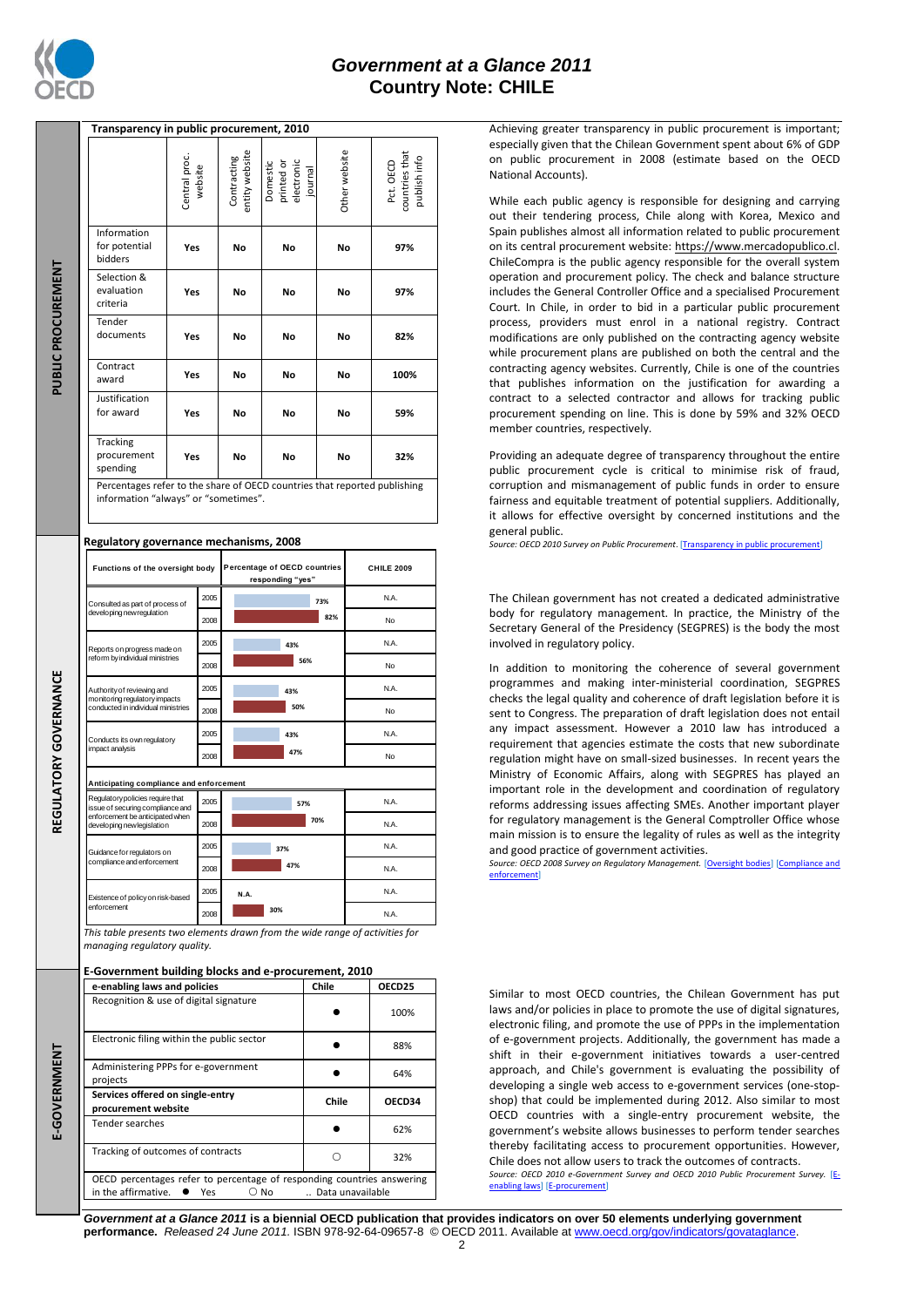

|         | Budget docu                                                                                    |
|---------|------------------------------------------------------------------------------------------------|
|         | Audit report:                                                                                  |
|         | List of public<br>their salaries<br>Sharing of a<br>Administrativ                              |
| N GOVER |                                                                                                |
|         | Requirement<br>in open data                                                                    |
|         | $\odot$<br>Ŋ                                                                                   |
|         | CP= cent<br>OECD percer<br>that either re                                                      |
|         | routinely pul                                                                                  |
|         | Tax efficiency<br>and tax admi<br>0.60<br>0.50<br>0.40<br>0.30<br>0.20<br>0.10<br>0.00<br>I CI |
|         | Average leng<br>25<br>20<br>15<br><b>Days</b><br>10<br>Ì                                       |

 $\overline{0}$ 

**Proactive disclosure Types of information disclosed Chile OECD32 Publication channels** uments  $\bullet$  94% MA, OW .<br>ts  $\bullet$  72% CP, MA ic servants and  $\bullet$ 28% CP, MA

**Disclosure of public sector information, 2010**

**Sharing of administrative data** tive data sets  $\Box$ 66% Not published Requirements on publishing in open data formats<br>in open data formats

Required to be proactively published by FOI laws Not required by FOI laws, but routinely proactively published  $O$  Neither required nor routinely published

CP= central portal; MA= ministry or agency website; OW=other website OECD percentages refer to the percentage of the 32 responding OECD countries that either require that information be published by law or do not require it but routinely publish information.

**Tax efficiency: Total revenue body expenditures as a percentage of GDP and tax admin. costs per 100 units of revenue (2005, 2007 and 2009)**



Freedom of Information legislation in Chile includes- among othersthe Access to Public Sector Information Law published in 2008 which regulates the right to access to information held by government bodies, as well as the procedures for accessing information and exceptions. The Chilean government proactively discloses information on public servants' salaries, the names of beneficiaries of social programs, external audit reports and budget execution reports, among other categories of information. Various publication channels are utilised, namely central portals and ministry or agency websites. Contrary to over half of OECD countries, Chile's FOI legislation does not currently require that administrative data sets be published. However, the Chilean government is now developing a program on open public data. As part of this program, a single online portal will allow citizens to access data sets in open data formats. This initiative continues the policy of proactively publishing information in standardized formats although the legal text does not require it to be disclosed in any specific format.

*Source: OECD 2010 Survey on Access to Information.* [\[Disclosure of information\]](http://dx.doi.org/10.1787/888932392153) [\[Publication](http://dx.doi.org/10.1787/888932392172)  [channels\]](http://dx.doi.org/10.1787/888932392172)

Growing fiscal constraints have led to increased attention on improving the efficiency of tax administrations. The "cost of collection ratio," for instance, is one efficiency measure which compares the annual administration costs incurred by a revenue body with the total revenue collected over the course of a fiscal year. Over time, a decreasing trend could reflect greater efficiency in terms of lowered costs and/or improved tax compliance. In Chile, the administration costs of collecting 100 units of revenue have increased, particularly from 2007 to 2009. Total revenue body expenditure has increased only slightly during this period, suggesting this change in the ratio is likely due to macroeconomic conditions such as a drop in tax revenues following the crisis.

*Source: OECD (2011),* Tax Administration in OECD and Selected Non-OECD countries: 2010 Comparative Information Series*, OECD Publishing, Paris*. [\[Total revenue body expenditures\]](http://dx.doi.org/10.1787/888932391773)  [\[Tax administration costs per 100 units of revenue\]](http://dx.doi.org/10.1787/888932391754)

The average length of stay (ALOS) for acute care indicates the average number of days that patients spend in hospital for curative care. Over time, reductions in the ALOS could reflect efficiency gains, as it could signal that hospitals are expanding early discharge programmes, shifting to day-case surgery for suitable procedures, utilising less invasive procedures, and/or improving pre-admission assessment, all of which can help reduce costs. Too short a length of stay however could cause an adverse effect on health outcomes and could be caused in some countries by a shortage of hospital beds. In 2008, the ALOS in Chile was below that of the OECD average (5.6 days on average compared to 6.4).

*Source: OECD Health Data 2010*. [\[ALOS for acute care\]](http://dx.doi.org/10.1787/888932391697)



**Chile OECD32**

2000 2008

*Government at a Glance 2011* **is a biennial OECD publication that provides indicators on over 50 elements underlying government performance.** *Released 24 June 2011.* ISBN 978-92-64-09657-8 © OECD 2011. Available at www.oecd.org/gov/indicators/govataglance.